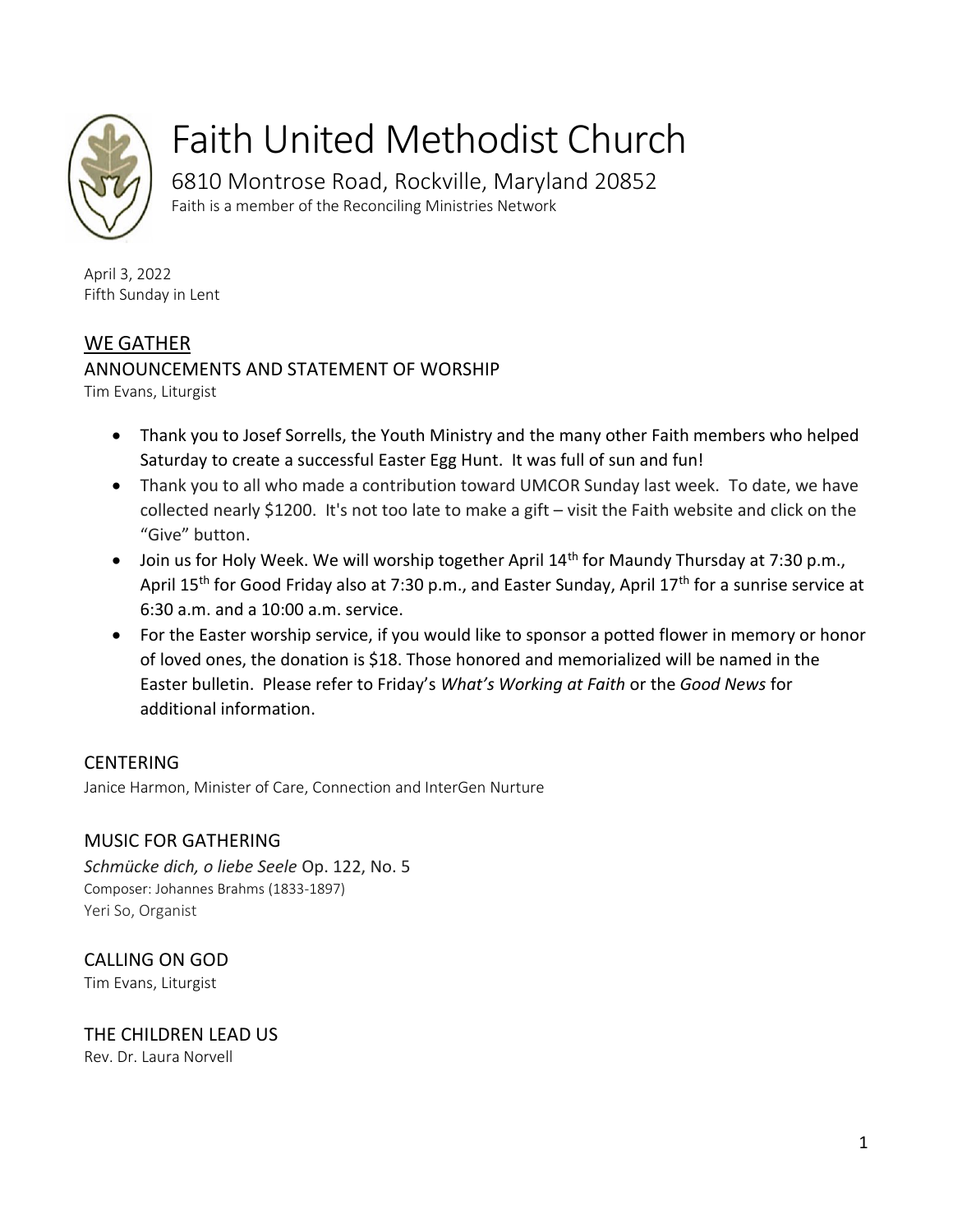#### SPECIAL MUSIC

*Take My Life, And Let It Be* Composer: Ruth W. Henderson Publisher: Alfred Publishing Faith UMC Choir Yeri So, Pianist

# HONEST QUESTIONS, COMPASSIONATE RESPONSE

Tim Evans, Liturgist

THE PEACE Rev. Dr. Laura Norvell

# WE PROCLAIM

A READING FROM THE PSALMS Tim Evans, Liturgist Psalm 125

# GOSPEL READING

Tim Evans, Liturgist John 12:1-8

MESSAGE – WE ARE FRAGILE; ALL OF LIFE IS FRAGILE Rev. Dr. Laura Norvell

## HYMN #383

#### *This Is a Day of New Beginnings*

Words: Brian Wren, 1978 (Revelations 21:5) Music: Carlton R. Young, 1984 Faith UMC Choir Yeri So, Organist

# WONDER

INVITATION TO OFFERING

Janice Harmon, Minister of Care, Connection and InterGen Nurture

## OFFERTORY PRAYER

Tim Evans, Liturgist

# SACRAMENT OF HOLY COMMUNION

INVITATION TO THE TABLE Rev. Dr. Laura Norvell